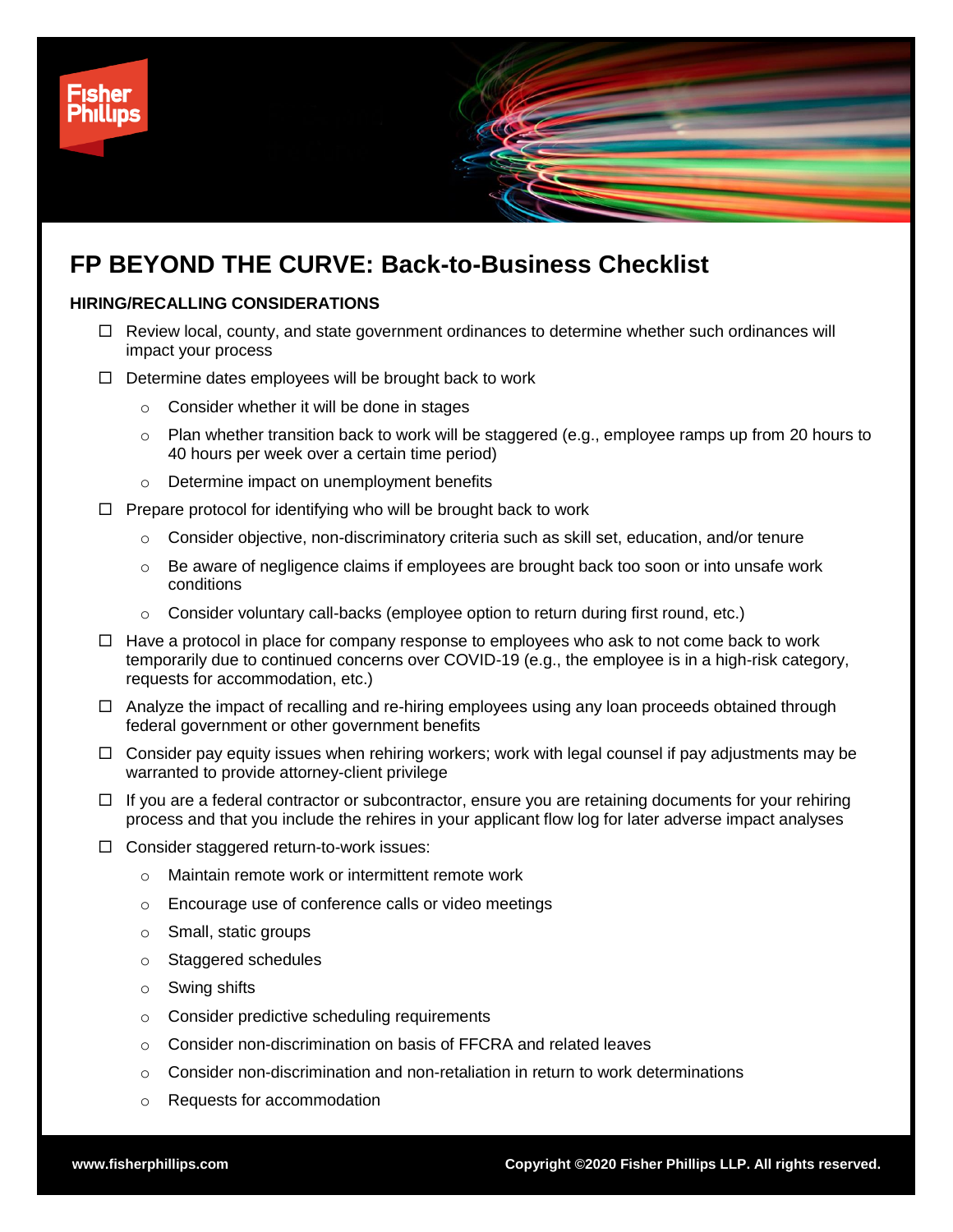- $\Box$  Determine any high-level changes to operations that will need to be communicated to employees upon return
	- o Change in business hours
	- o Travel freeze or limitations
	- o Changes to bonus programs
	- o Across-the-board compensation reductions or freezes
	- o Amendments to vacation and fringe benefit programs

#### **DEVELOPING COVID-19 REPORTING PROCESS**

- $\Box$  Prepare memorandum updating employees on most recent workplace guidance from CDC, OSHA, WHO, and state and local governmental agencies
- $\Box$  Prepare memorandum to employees confirming how to report if employee has: (1) tested positive for or been diagnosed with COVID-19; or (2) lives with someone who, in the past 14 days, has been diagnosed or tested positive for COVID-19 or displayed symptoms; or (3) has come into direct contact in the past 14 days with someone who has tested positive or been diagnosed with COVID-19
- $\Box$  Designate a point person at each worksite/department to handle employee concerns and ensure compliance
- $\Box$  Create and implement decision-making matrices to address key decisions such as closure, travel, positive case response, who should be consulted and who is final decision-maker
- $\Box$  Evaluate the need for strategy and response committees with clear roles and responsibilities that include members from key functions and key locations
- $\Box$  Consider preparing infectious disease preparedness and response plan
- $\Box$  Develop a written plan of action to implement if a worker becomes sick with COVID-19
- $\Box$  Review or adopt telework policy and evaluate workforce to determine which jobs can be performed remotely via telework and which cannot.
- $\Box$  Train employees regarding new policies and procedures
	- o Safety measures
	- o Social distancing mandates
	- o Cleaning mandates
	- o Symptom monitoring
	- o Privacy issues

### **WORKPLACE SAFETY OPERATIONAL CONSIDERATIONS**

- $\Box$  Order and distribute PPE to employees
	- $\circ$  Review state law to determine if any PPE, such as face masks/coverings, are required to be provided by employers
	- $\circ$  Review state law to determine whether employees must be reimbursed for any such expense
- $\Box$  Identify need and process to distribute face coverings to customers and third parties who enter facilities
- $\Box$  Post COVID-19 social distancing protocol on entry/exits and in breakrooms
- $\Box$  Install hand sanitizer dispensaries across worksites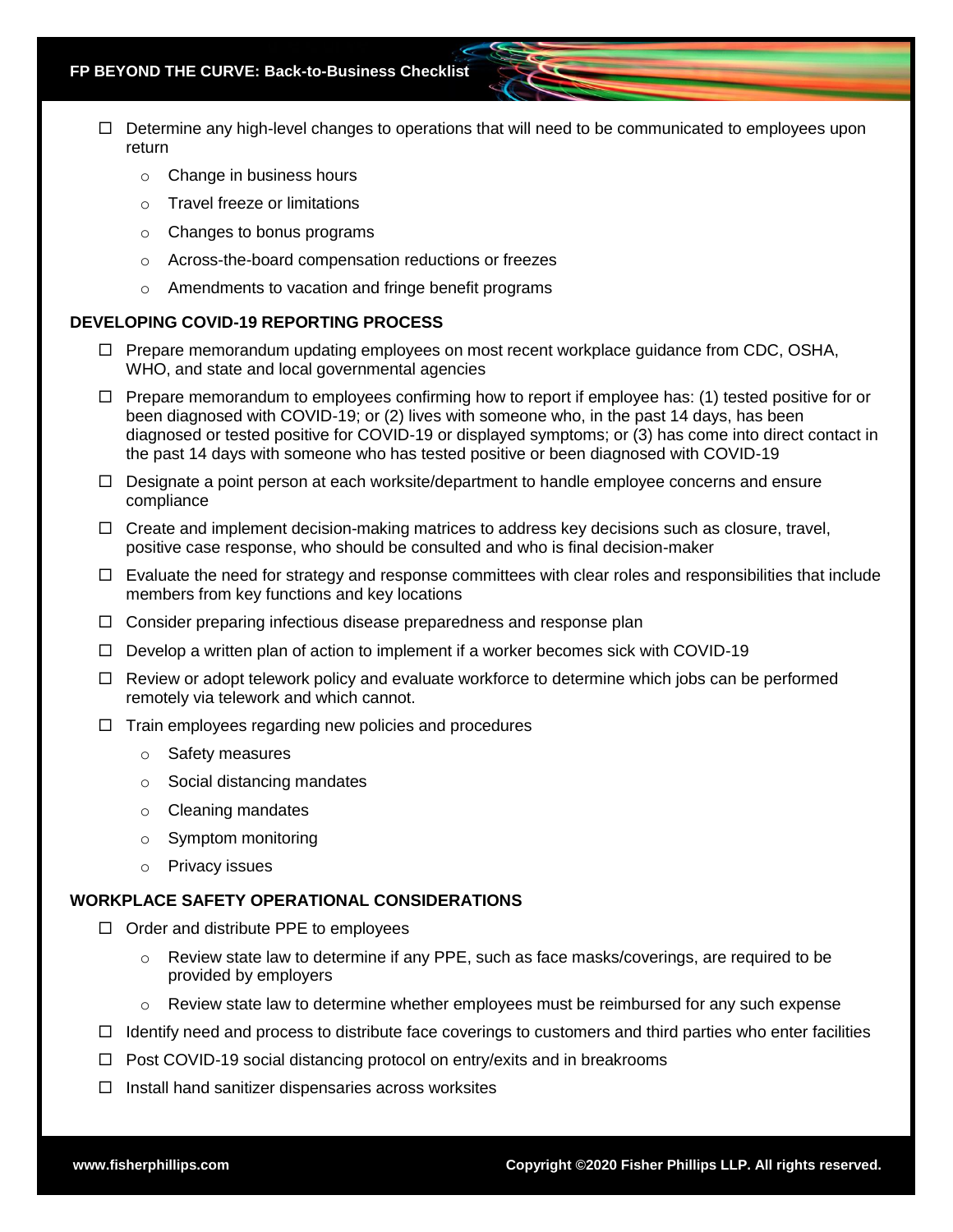- $\Box$  Prepare protocol and process for general cleaning of facilities and in response to situation where company is notified of an employee or customer who has been at a worksite has been diagnosed with COVID-19
- $\Box$  Install proper signage or floor markings for social distancing
- $\Box$  Install containers for "clean" and "dirty" writing utensils
- $\Box$  Consider announcements at regular intervals reminding employees to sanitize common touch points in work area
- $\Box$  Prepare protocol for taking temperature of employees
	- $\circ$  Review state law to determine if temperature or health assessments of employees are required
	- $\circ$  Provide required state notices (if applicable) if temperature of employees will be taken
- $\Box$  Determine whether third-party access to facility will be limited
- $\Box$  Close common areas where personnel are likely to congregate and interact, or enforce strict social distancing protocols
- $\Box$  Circulate policy to employees about reporting positive COVID-19 or suspected COVID-19 cases and the workplace protocol in the event of a positive or suspected case
	- Require COVID-19-positive employees to remain home until cleared by a medical provider
	- $\circ$  Identify employees or individuals that worked in close proximity (within six feet) with employee for a prolonged period of time (10 or more minutes)
	- o Include period of time employees should be sent home
	- o Require notification of customers/vendors/building
	- o Provide isolation/quarantine requirements
	- $\circ$  Notification to workforce, if appropriate (consider privacy concerns noted below)
	- o Notification to government agencies or OSHA (rarely the case, but possible)
	- o Special precautions for workers 65 or older
- $\Box$  Implement Screening protocol
	- $\circ$  Implement daily health/risk screenings to confirm the health and exposure of employees and anyone entering the work site. This could include screening measures at home and at the workplace
		- **Questionnaire**
		- Temperature checks
		- Symptom checks
		- COVID-19 testing
		- Vaccine (when available)
	- $\circ$  Reminder to obtain only necessary information (no underlying or unrelated illness information, etc.)
	- $\circ$  Establish protocol for maintaining records of health/risk screening results
	- o Provide employees with CCPA notice or notice generally about screening protocols, retention of records screening result records, etc.
	- $\circ$  Wage and hour considerations (pay for screen time, reporting time pay)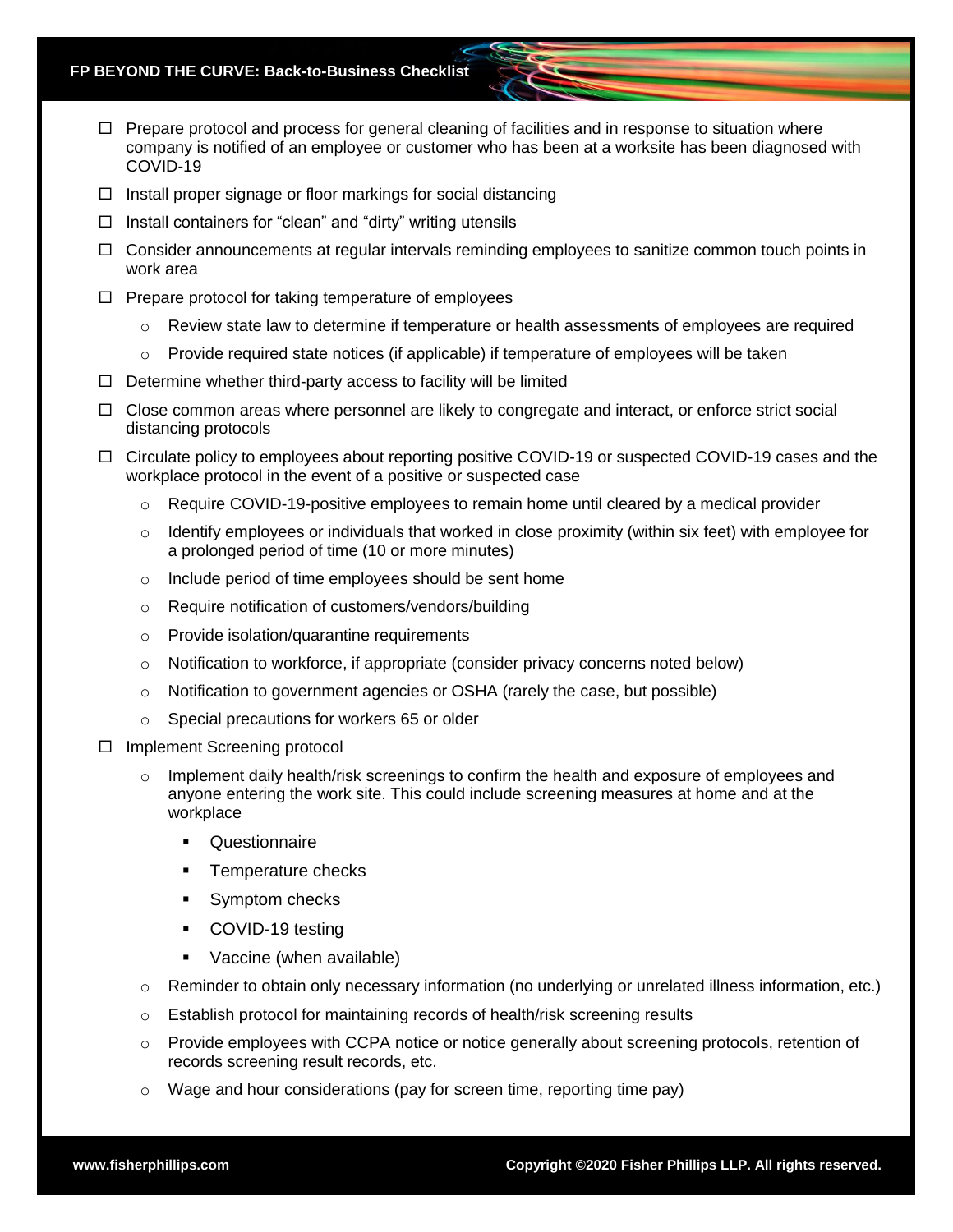- o Protocol for employees not passing
- $\circ$  Establish training and PPE requirements and protocol for any employers conducting temperature or health screening
- o Determine logistically how temperature screening will be conducted
- $\circ$  Determine how employees will stand more than six feet apart during temperature screening and waiting lines related to same
- $\Box$  Consider reporting obligations for positive employees
	- o Co-workers
	- o Customers/vendors
	- o Government agencies
- Implement OSHA Workspace Considerations
	- $\circ$  If shared workspace, discuss infection control management, cleaning responsibilities, etc.
	- o Alternate every other desk or workstation
	- o Space out seating
	- o Create distance to the extent possible
	- $\circ$  Mark six-foot spacing on floor with tape or chalk for employees working assembly lines, for example
	- o Install plexiglass partitions where possible
	- o Add foot-push openings for doors (to avoid touching knobs)
	- o Restrict sharing of headsets and other objects near mouth and nose
	- o Restrict sharing of utensils, glasses, etc.
	- o Work with facility management to increase air exchanges in rooms
	- $\circ$  Install partitions between receptionists and others that may directly interact with the employees
	- o Separate employees who work in adjacent cubicle spaces
	- o Remove every other chair in break areas and lunchrooms
	- o Add partitions to tables where employees congregate during breaks
	- Require employees to walk in designated one-way lanes in hallways and corridors to avoid "headon" pedestrian traffic
	- $\circ$  Consult with landlords about converting communal restrooms to single-seat bathrooms to avoid close contact between users
	- $\circ$  Utilize HVAC contractors to increase the number of air changes in your workplace
	- $\circ$  Provide hand sanitizer stations outside each restroom and each door that is commonly touched or used
	- o Upgrade your teleconference equipment to allow for more teleconferences
	- If possible, arrange for pick-up and drop-off delivery of packages to be done outside
- $\Box$  Consider rules regarding vending/food service food trucks, meal delivery, dry cleaning pick-up, shoe shine services, etc., to limit the number of visitors in the workplace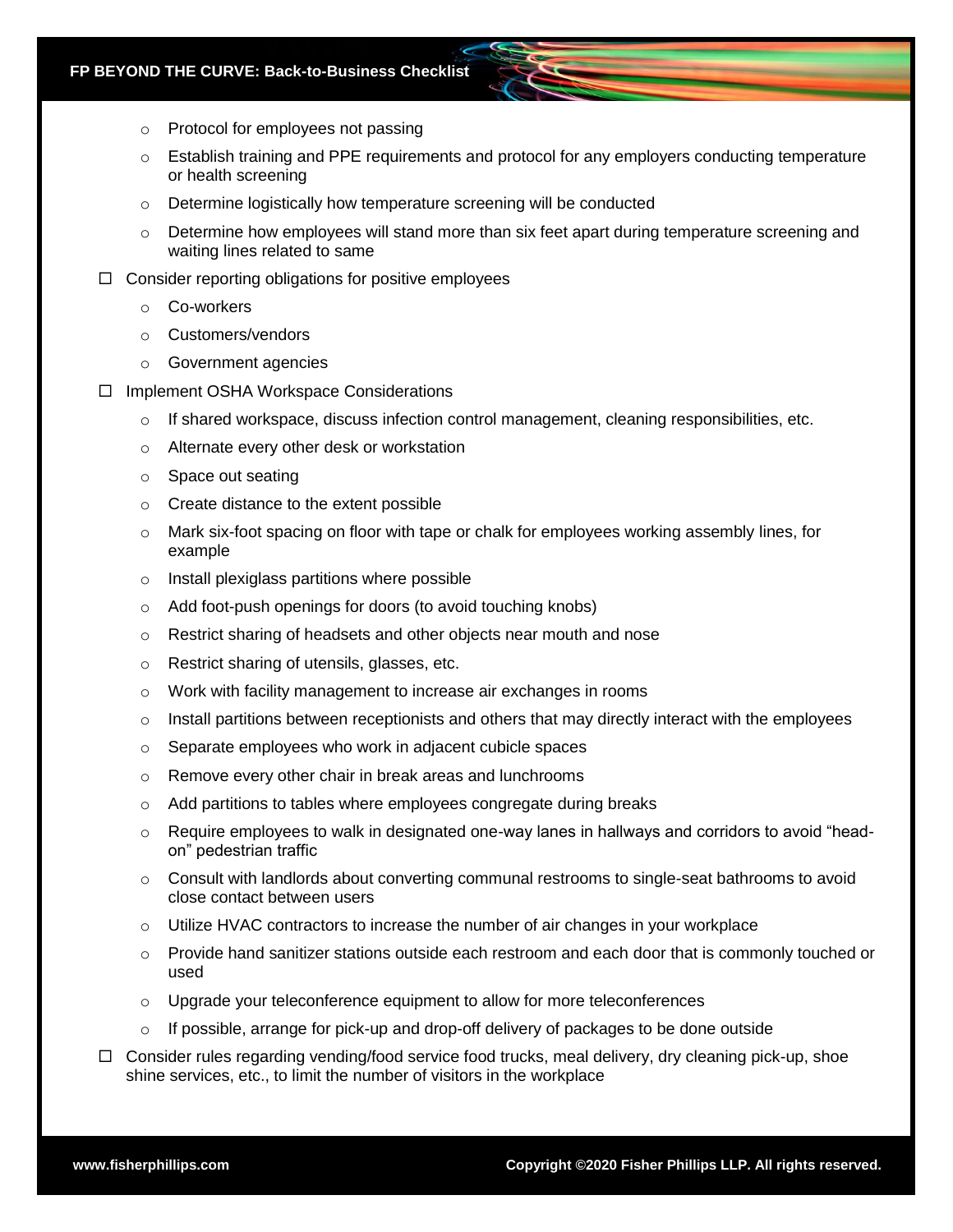- $\Box$  To the extent vendor services are not discontinued, consider implementing protocols for onsite visitors (including, as appropriate, temperature screenings)
- $\Box$  With respect to visitors, ensure the reception area allows for adequate social distancing and aim to decrease the amount of time any individual spends in waiting areas
- $\Box$  Implement rules regarding spaces where employees congregate in large numbers such as limiting the number of employees that can be in such spaces at the same time (e.g., in breakrooms, check-in area/time clocks, elevators, conference rooms)
- $\Box$  Implement cleaning and sanitizing protocols
	- $\circ$  Develop protocol for routine cleaning and disinfection procedures using CDC quidance
		- Frequency of cleaning of workstations, common areas and high traffic areas
		- Increased sanitizing stations and handwashing stations
		- **EXEDENT** Inventory and restocking requirements
		- Disposal of PPE in accordance with WHO/CDC/OSHA guidelines
		- Consult cleaning providers to confirm practices and increase frequency
		- **■** Make wipes, sanitizer and other cleaning products available in the workplace
	- $\circ$  Develop protocol to address deep cleaning and disinfection after a potential or confirmed exposure
	- o Evaluate if the increased use of industrial cleaning products implicates OSHA's Hazard Communication standard (29 CFR 1910.1200) and distribution of the manufacturer's Safety Data Sheet (SDS)
	- $\circ$  Provide written communication and notices regarding cleaning and sanitizing protocols to employees and other visitors to the worksite

#### **WAGE AND HOUR CONSIDERATIONS**

- $\Box$  Prepare reinstatement memorandum to employees returning from furlough
- $\Box$  Prepare any necessary new or amended pay plans for employees whose rate of pay may have changed
- $\Box$  Provide notice to employees regarding any changes in pay
- $\Box$  If bonus programs or plans have been suspended, amended, or resumed, provide notice to employees
- $\Box$  If bonuses or one-time payments are made, be mindful of the period covered by the bonus, their effect on the regular rate, and whether they must be accounted in overtime calculations
- $\Box$  If loans were made to employees or if benefits were paid on employees' behalf, document the repayment process and ensure that non-exempt employees do not have their pay reduced below federal and state minimum wage
- $\Box$  If employees had their pay rates changed (or if they were re-classified from exempt to non-exempt), consider when and how to return them to their previous pay rates and classifications
- $\Box$  Be mindful of the state and federal minimum salary thresholds when adjusting exempt employee salaries so they do not fall below the state or federal minimum thresholds

## **GENERAL H.R. COMPLIANCE CONSIDERATIONS**

- $\Box$  Ensure handbook contains updated accommodation policies based on EEOC and state government guidance on COVID-19 issues
- Review guidance from OSHA and state OSHA agencies to ensure guidance is being followed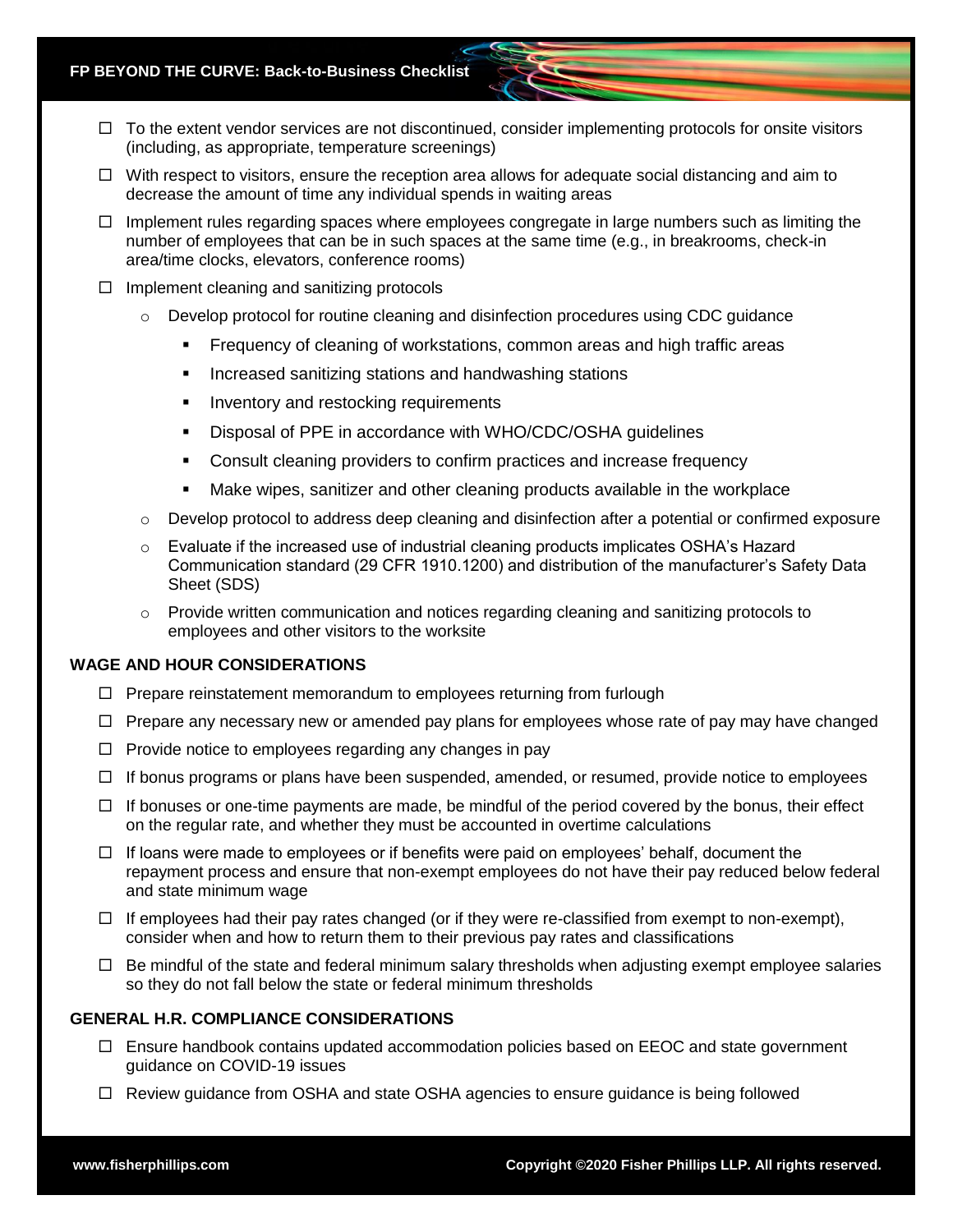- $\Box$  Develop policy as to whether telecommuting/remote work will be permitted and under what circumstances
- $\Box$  Minimize non-essential business travel and adhere to CDC quidelines regarding isolation following travel
- $\Box$  Strongly consider special accommodations for workers who are members of a vulnerable population when an accommodation is requested
- $\Box$  Update schedules to stagger meals and breaks to minimize large groups congregating
- $\Box$  Update handbook policies on:
	- o FFCRA policy/documentation
	- o Paid Sick Leave and Emergency FMLA policies (if applicable)
	- $\circ$  Leaves of absence including sick leave and state/local PSL requirements
	- o Benefits
	- o Furlough
	- o Reinstatement of pay
	- o Bonuses
	- o Attendance
	- o Vacation/Paid Time Off
	- o Remote work
	- $\circ$  Work hours, including start/stop time, breaks, lunch times, flexible hours, and staggered work hours
	- o Timekeeping including clock in/out procedures
	- o Travel policies including business and personal travel
	- o Information technology and usage
	- $\circ$  Paystubs and pay codes may need to be updated and adjusted to reflect line item for EPSL or EFMLA
- $\Box$  Ensure all employment posters and notices are current including new FFCRA poster
- $\Box$  Develop a tracking and return process for company property and equipment that was provided temporarily to facilitate remote work/telecommuting
- $\Box$  Develop key messages and talking points to be utilized for a number of different scenarios that may occur, including return to work, response to positive COVID-19 cases, reduced operations, temporary closure, accommodation requests, etc.
- $\Box$  Provide clear messaging and training to employees and management about reporting illness or concerns to the designated point person
- $\Box$  Establish clear protocol for how failure to report illness will be handled (discipline, etc.) and communicate the protocol to employees and management
- $\Box$  Establish protocol on how to handle COVID-19 related harassment, discrimination, or retaliation claims
- $\Box$  Train managers on revised policies and protocols and preventing COVID-19 related harassment, discrimination and retaliation; advise them of individual supervisor liability under FFCRA
- $\Box$  If employees were furloughed and being called back to work, provide a "Welcome Back" communication outlining key employment points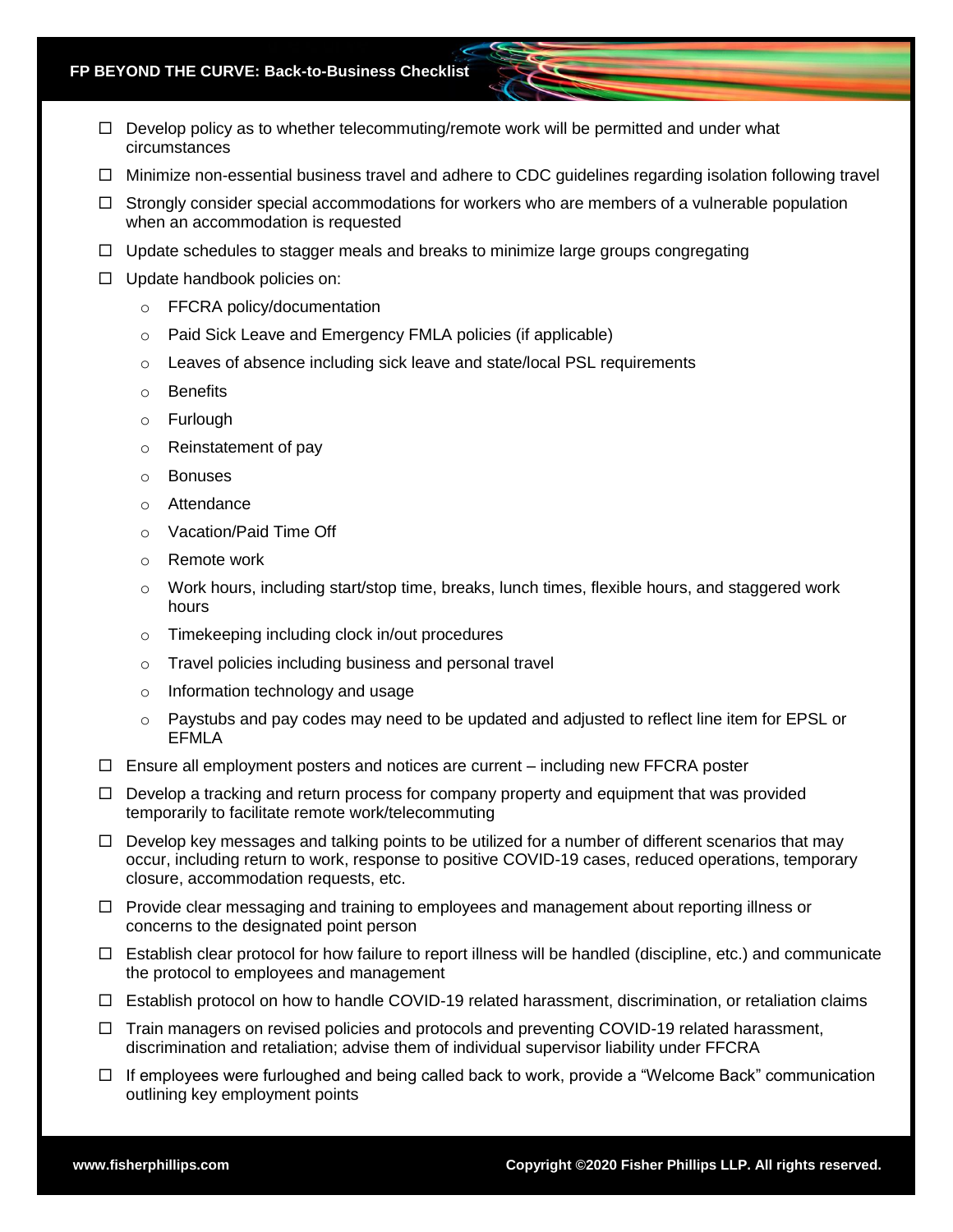- $\Box$  If employees were terminated and are now being re-hired, prepare new hire packets containing:
	- $\circ$  Acknowledgment of employee handbook (return from furlough vs. rehire)
	- $\circ$  Acknowledgement of arbitration agreement (return from furlough vs. rehire)
	- $\circ$  New Form I-9 (not if rehired within three years from date previously completed)
		- Or, take the opportunity to self-audit the existing form
	- $\circ$  Conduct pre-employment screening such as COVID-19 screening, drug testing, criminal background, credit check and post-offer/pre-employment physical exam (return from furlough vs. rehire)
- $\Box$  Document reinstatement of accrued, unused paid sick leave if required under state or local sick leave law
- $\Box$  Update personnel files as necessary
- $\Box$  Obtain personal email and cell phone for enhanced communication channels

# **WORKPLACE PRIVACY CONSIDERATIONS**

- $\Box$  Develop protocol for taking temperatures
	- $\circ$  Have a protocol in place for reporting results and taking any necessary steps based on the results
	- o Provide written notice to employees and patrons
	- o Have all employees sign and return consent form
	- $\circ$  Have process in place for retaining documents related to temperature checks
		- To the extent testing results suggest or confirm a positive diagnosis for COVID-19 and lead to a decision to send an employee home, you should maintain a record of the testing results and treat the record as an employment medical record
		- All other information should only be retained as long as necessary to manage risk during the COVID-19 crisis and should be permanently deleted once it is no longer needed
	- $\circ$  Check local, state and federal laws regarding privacy considerations for collecting information (e.g., HIPAA, CCPA, etc.)
- $\Box$  Develop protocol for maintaining confidentiality of employee information (positive tests, experiencing symptoms, doctor's notes)
	- $\circ$  If appropriate, obtain disclosure consent from employee that tests positive or has a suspected COVID-19 case

# **WORKERS' COMPENSATION AND PERSONAL INJURY CLAIM CONSIDERATIONS**

- $\Box$  Discuss insurance coverage for third-party exposure claims with broker
- $\Box$  Review workers' compensation policy and coverage
- $\Box$  Confirm workers' compensation reporting requirements
- $\Box$  Be mindful of intentional v. unintentional claims and applicable law in jurisdiction
- $\Box$  Be aware of temporary changes to state standards for COVID-19 workers' compensation liability
- $\Box$  Develop lawsuit avoidance best practices:
	- $\circ$  Follow CDC Interim Guidance for Businesses, including best practices for social distancing
	- o Follow CDC's Public Health Recommendations for Community Exposure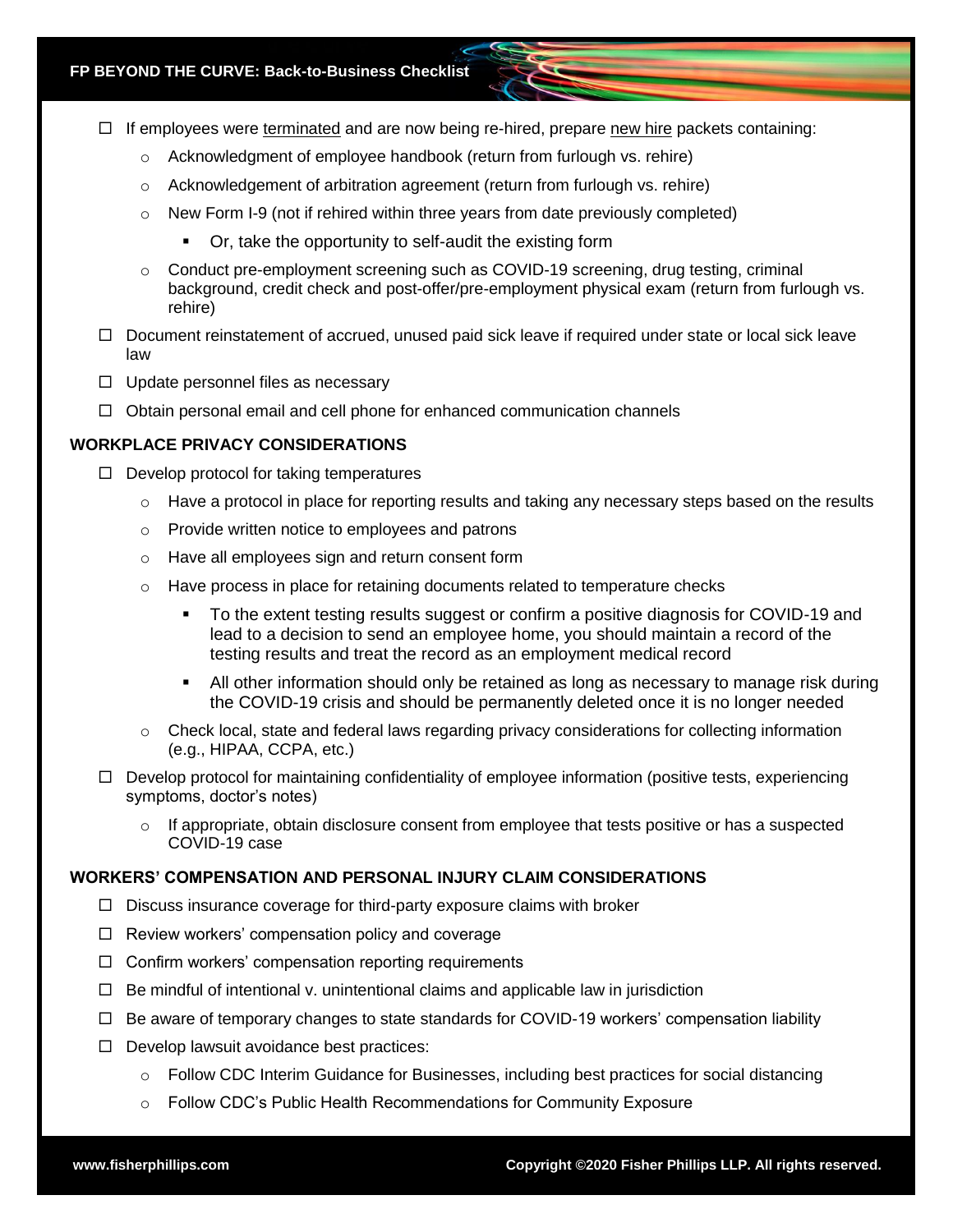- o Ensure that employees are provided and properly wearing all required PPE
- $\circ$  Be mindful of CDC quidance for essential business employing critical workers
- $\circ$  Continue and promote workplace education regarding safeguards
- o Share information with employees, if permitted
- o Keep up safe workplace practices
- $\circ$  Be prepared to demonstrate compliance with CDC and OSHA guidance, as it applies to both employees and third parties
- $\Box$  If a lawsuit is filed, immediately notify counsel and insurance carriers and gather all critical documents
	- $\circ$  If claim is received, immediately notify counsel and all insurers who may provide coverage for such a claim, including general liability, workers' compensation, and premises liability insurers
	- $\circ$  Gather all documents and witnesses that would demonstrate the company's COVID-19 response plan and measures, representing the company's commitment to employee safety during the pandemic

## **PAID SICK LEAVE (EPSL) AND EMERGENCY FMLA (EFMLA)**

- $\Box$  Prepare tracking system for each employee's use of leave, including the duration and reasons for the leave
- $\Box$  Consider interplay between these two laws and any state or local paid sick leave laws and how to track accordingly
- $\Box$  Be aware of continued eligibility for FFCRA benefits through December 31, 2020
- $\Box$  Eligible for EFMLA if on payroll for 30 or more of 60 calendar days prior to furlough or layoff
- $\Box$  Note employee count for purposes of EPSL/EFMLA (500+) is at time leave is requested
- $\Box$  Be aware that employees are limited to 80 total hours of EPSL, regardless of employer (e.g., hired by new employer) (Note: employee may be entitled to remaining balance if some EPSL used while at former employer)
- $\Box$  Consider how to handle employees hesitant to return to work
	- $\circ$  Employees who have medical conditions that put them at high risk or who those who have mental conditions such as anxiety or similar conditions may be entitled to a reasonable accommodation under ADA/FEHA protections
		- Working from home is a reasonable accommodation only if all the essential functions of the employee's job can be performed at home
		- **•** Pregnant women must be accommodated in the same way as others similar in their inability to work, and therefore may also be entitled to work from home.
- $\Box$  Be cautious of considering FFCRA requests when determining which employees to bring back
- $\Box$  Ensure you maintain proper documentation
	- o Maintain specific documentation for each qualifying reason
	- o Have employees sign leave request forms

# **LEAVES OF ABSENCE/ACCOMMODATION REQUESTS**

 $\Box$  Provide employee leave of absence request from or request for accommodation form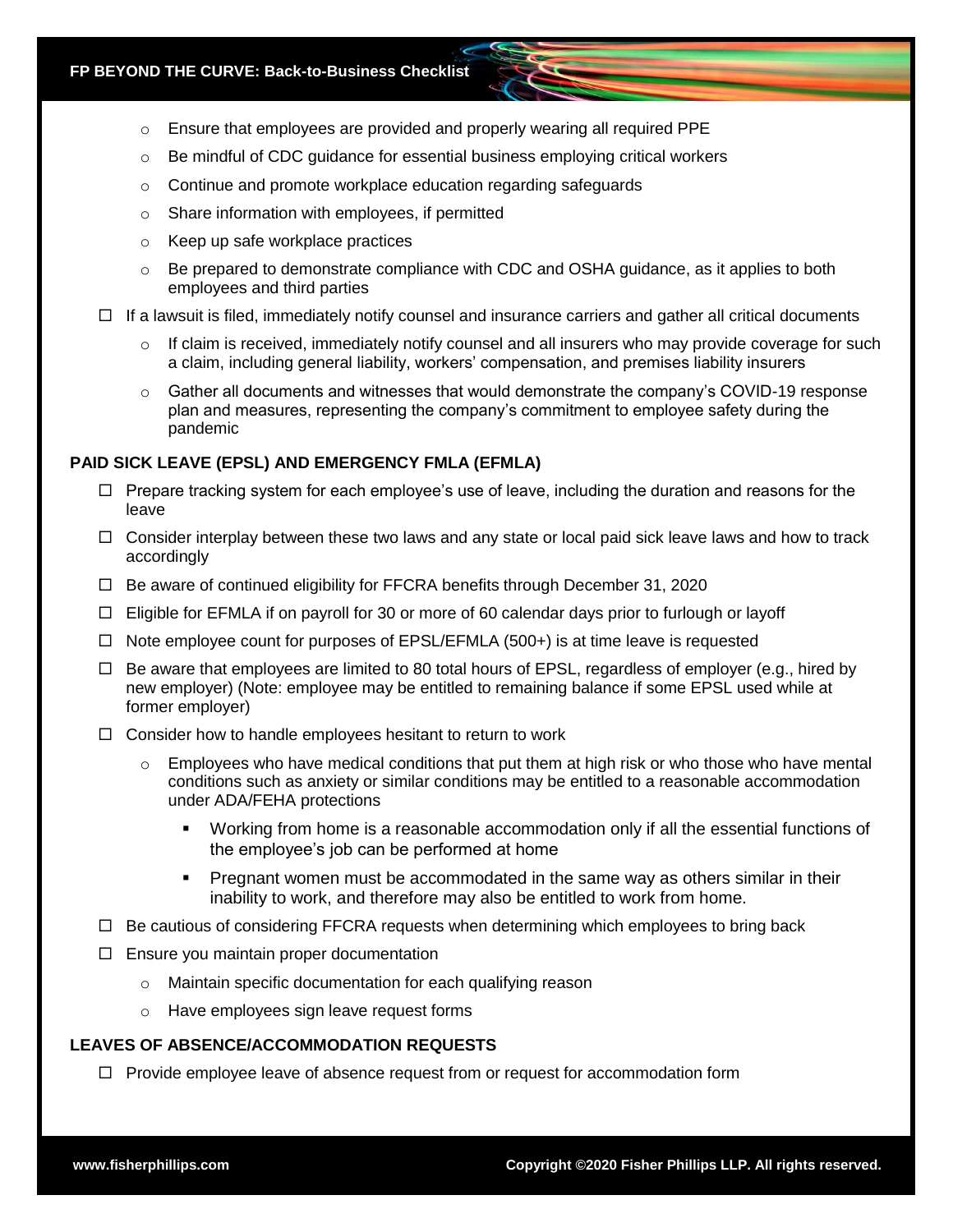- $\Box$  Have clear policy and protocol on documentation required for leaves of absence and requests for accommodations
- $\Box$  Consider whether there are other leaves that should be considered and potentially run concurrently (e.g., FMLA, state laws)

#### **REMOTE WORK CONSIDERATIONS**

- $\Box$  Ensure there is the proper infrastructure and implementation for any longer-term remote work plans you decide to implement
- $\Box$  Create and circulate a comprehensive remote work policy regarding expectations, reimbursement, etc.
- $\Box$  Create and test emergency communication channels for employees (personal email, cell phone numbers, etc.)
- $\Box$  Reimburse for business expenses during telework
- $\Box$  Consider requests to continue remote work after temporary plan has ended

## **TRADE SECRETS, NON-COMPETITION, AND DUTY OF LOYALTY ISSUES**

- $\Box$  Ensure that employees who have been let go have returned all confidential information
- $\Box$  Determine whether employees who have been let go are working for competitors
- $\Box$  Have a protocol in place for remote workers to return all confidential information to company systems, devices, and accounts and then ensure that they have not retained materials on their personal devices and accounts
- $\Box$  Be proactive about educating new employees to purge themselves of materials from former employers
- $\Box$  Determine whether furloughed employees should sign new restrictive covenant agreements when they return as a condition of restarting and whether their restrictive covenant time periods started to run while they were furloughed

### **UNEMPLOYMENT COMPENSATION**

- $\Box$  Be mindful of any reporting obligations under state and federal law
	- $\circ$  Federal law requires employers to report newly hired employees to the National Directory of New Hires, which includes rehired employees who have been separated from employment for at least 60 days. State laws also have new hire and rehire reporting requirements
	- $\circ$  Employers are encouraged, and in some states required, to report those employees who fail to return to work. State unemployment agencies may review the cited reasons and determine whether good cause exists for the refusal on a case-by-case basis
- $\Box$  If employees cannot return to work full time, consider potential availability of other state programs, such as workshare programs

## **IMMIGRATION CONSIDERATIONS**

- $\Box$  Conduct standard I-9 review when any employees are physically present at worksite
- $\Box$  Review all I-9's completed remotely
	- $\circ$  Relaxed requirements will remain in effect for a period of 60 days from the announcement date (March 20, 2020), or three business days after the end of the National Emergency declaration, whichever comes first
	- $\circ$  I-9's completed through remote verification require in-person examination of required documents mandated within three business days of resumption of normal operations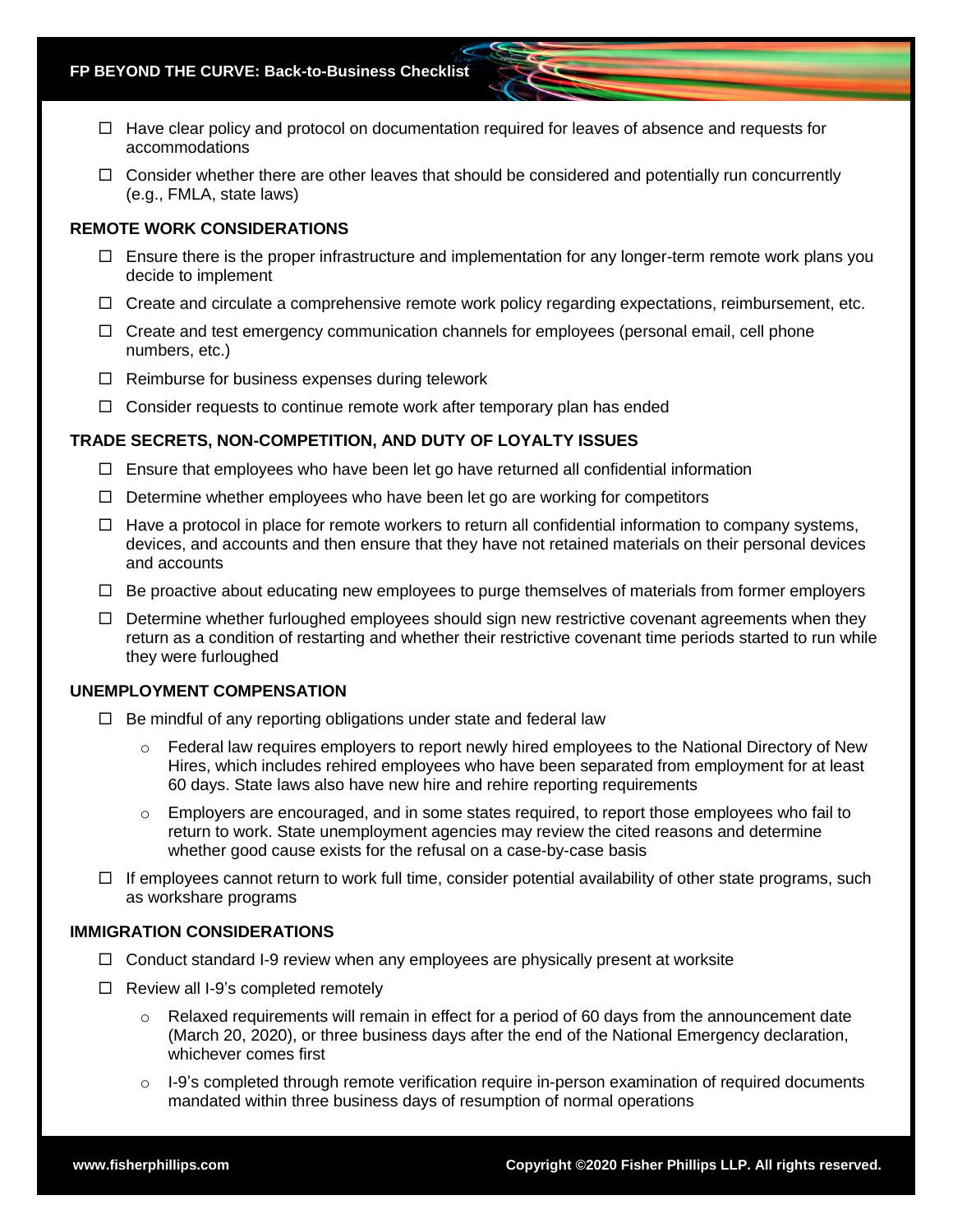- $\Box$  Be aware of I-9 considerations for rehiring laid-off employees
	- $\circ$  If within three years of original I-9 completion, you may either complete a new Form I-9 or complete Section 3 of the current version of Form I-9
	- $\circ$  If you choose to complete new I-9s, you should complete new I-9s for all laid-off employees
- □ New I-9s do not need to be completed for furloughed employees who have a reasonable expectation of continuing employment if the documents they presented to show employment authorization are still valid
- $\Box$  Be prepared for ICE enforcement
	- $\circ$  If previously served a Notice of Inspection (NOIs) for I-9 documentation, monitor DHS and ICE websites for additional updates regarding when the extensions will be terminated
- $\Box$  Be aware that E-Verify extended the time to allow employees to resolve Tentative Non-confirmations due to closures of Social Security offices and DHS offices
- $\Box$  Temporary Visa Considerations
	- o Document maintenance of status
	- $\circ$  Material changes to work visas, such as reductions in pay, change in hours, change in work location, and/or change in job duties, may require an amended petition
	- $\circ$  For employees who are stuck abroad, be aware of travel restrictions and consular closures

# **LABOR ISSUES FOR NON-UNION EMPLOYERS**

- $\Box$  Develop a lawful response to union organizing tactics and employee protected concerted activity
- $\Box$  Identify and train statutory supervisors to recognize the early warning signs of union activity
- $\Box$  Reinforce open-door policies and communication vehicles
- $\Box$  Develop a lawful strategy for responding to workplace demands for premium pay, PPE, and paid leaves of absence
- $\Box$  Develop a positive employee relations program tailored to the unique aspects of your organizational culture
- $\Box$  Update workplace rules for compliance with the latest NLRB guidelines

# **LABOR ISSUES FOR UNIONIZED EMPLOYERS**

- $\Box$  Analyze CBA for no-strike and no picketing language in anticipation of protected concerted activities
- $\Box$  Consult CBA for method of recalling employees
	- o Consider seniority, layoff, and recall provisions
	- o Analyze any break in seniority rules
- $\Box$  Consider termination of any temporarily enhanced benefits
	- o Expect union to bargain for benefits to remain in place
- $\Box$  Explore options for reopening CBA to pursue mid-term concessions
	- o Meet customer demands, service hours, etc.
	- o Revise Management Rights language
	- o Evaluate strength of no-strike language
	- o Consider revisions to layoff and recall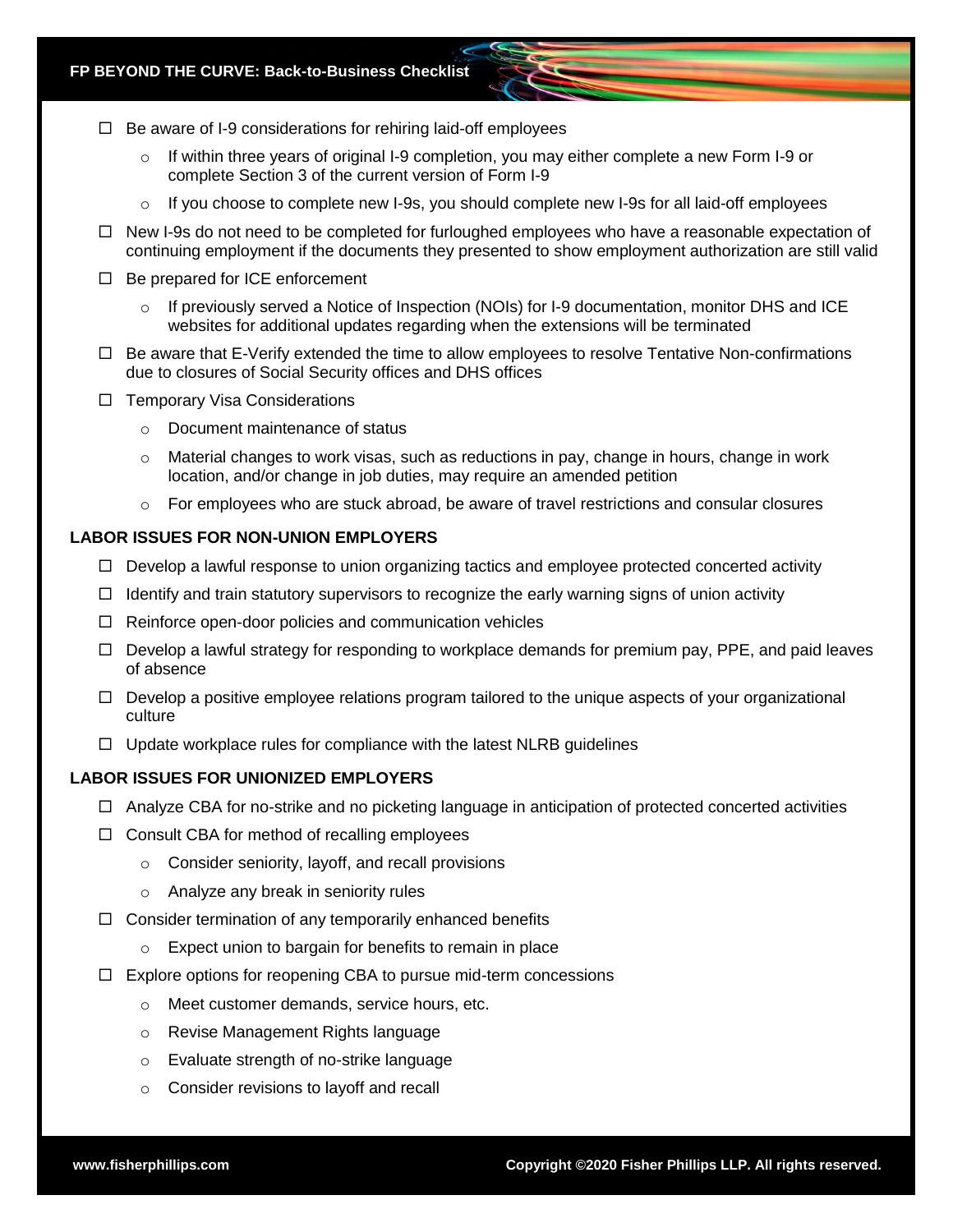- o Propose *Force Majeure* clause
- $\Box$  Conduct labor relations audit of CBA, policies, and negotiations strategy
- $\Box$  Conduct supervisory training sessions to ensure consistent enforcement of standards, grievance processing, etc.
- $\Box$  Develop new systems to meet with union in view of remaining social distancing and shelter-in-place orders

## **BENEFITS / TAXES**

- $\Box$  Ensure COVID-19 diagnostics/testing and related items and services are being provided without costsharing
- $\Box$  Ensure COVID-19 providers are being reimbursed according to negotiated or published rates
- $\Box$  Stay abreast of new preventive services and vaccines as they qualify for free coverage
- $\Box$  Ensure a Summary of Material Modifications is provided, or the Summary Plan Description updated and distributed, to communicate COVID-19 mandated coverages and other material plan changes
- $\Box$  Determine if plan documents must be amended and when amendments must be made
- $\Box$  Determine when active health coverage ends for furloughed employees (i.e., when a reduction of hours results in a loss of coverage)
	- o Look at plan documents and length of furlough
	- $\circ$  Be mindful of ACA employer mandates. If applicable, employer adoption of Look-Back Measurement Method to determine full-time status may extend active employee coverage
	- o Determine if other laws such as FMLA or USERRA or state laws impact coverage
	- $\circ$  Ensure you have carrier approval for active coverage continuation, or if self-insured, stop loss provider approval, before extending coverage beyond current plan terms
	- $\circ$  If coverage is being extended, provide guidance to COBRA administrator
	- o Ensure leave policies and administrative practices are followed
		- Ensure persons on unpaid FMLA leave receive at least as generous benefits as provided to non-FMLA employees on unpaid leave
		- Follow or create standard processes for collecting employee premiums and collecting missed payments
- $\Box$  Determine when active health coverage begins for rehired employees
	- o Look at plan documents and length of termination
	- $\circ$  Be mindful of ACA employer mandates. Application of break-in-services rules may require reinstatement
	- $\circ$  Determine if other laws such as FMLA, USERRA or state laws require reinstatement
- $\Box$  Determine when Section 125 rules permit election changes
	- o Change in employment status (unpaid leave)
	- o School closure; new daycare providers with new costs
- □ Consider opportunities in CARES Act, IRS Notice 2020-15, and IRS Notice 2019-45 to provide additional employer benefits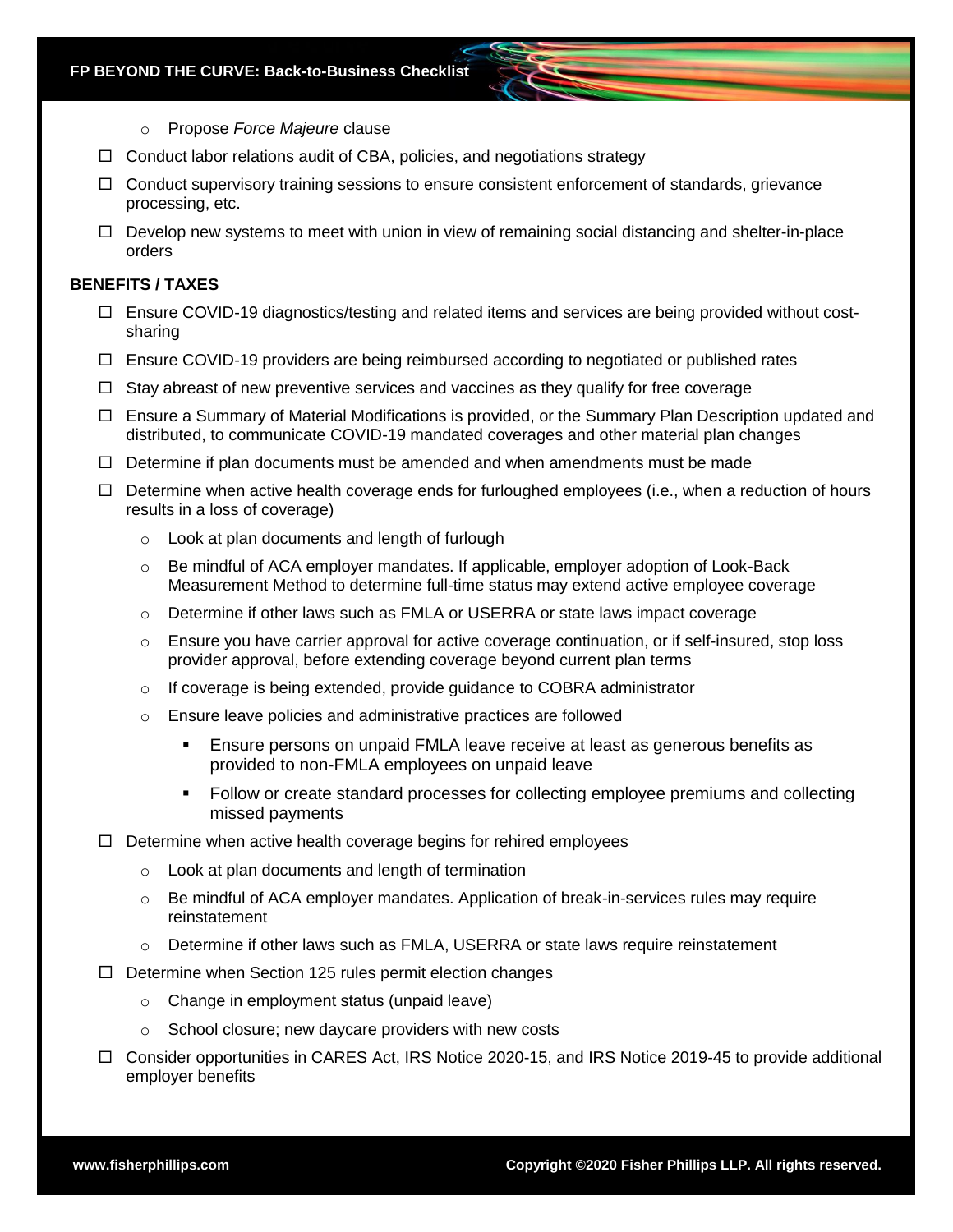- o Tax-free repayment of student loans in 2020
- $\circ$  Expanded list of preventive care, qualifying expenses, and telehealth that can be provided by a HDHP without jeopardizing HSA eligibility
- $\Box$  Be mindful of 401(k) plan implications
	- $\circ$  If employer match is suspended, ensure employee notice is provided (special requirements for safe harbor plans)
	- $\circ$  If there has been high participant turnover, determine if a partial plan termination has occurred requiring full vesting for impacted participants
	- o Consider permissive adoption of COVID-19 in-service distribution
	- o Determine if additional notices must be provided
	- o Be aware of deadlines to adopt amendments
	- $\circ$  Coordinate with 401(k) record-keepers regarding administration and taxation related to:
		- COVID-19 distributions
		- Loan repayment suspensions
		- 2020 Required Minimum Distribution suspension
- $\Box$  Redistribute Summary Plan Descriptions for persons who lose coverage under ERISA-governed plans between termination and rehire
- $\Box$  Make sure you are aware of FFCRA and CARES federal tax credits
	- o Determine if your company qualifies to claim the tax credits
	- o Determine the amount of the tax credit
		- Consider qualified wages
		- Consider all qualified health expenses and calculate using premium rates, reasonable actuarial methods and aggregation rules
		- **■** If Payroll Protection Plan loan proceeds have also been received, strategize on use to maximum tax credits and loan forgiveness
	- $\circ$  Report tax credit expenses on Form 941 or file for advance payment of credits on Form 7200
	- $\circ$  Substantiate and maintain employee requests for qualified sick and family leave
	- o Retain eligibility substantiations, documentation showing how qualified wages and health plan expenses where determined, and copes of any completed IRS Forms 941 and 7200, for at least 4 years from the date taxes become due or paid, whichever comes later
- $\Box$  Be aware of possible deferral of payment of employer payroll taxes
	- o Calculate the amount of payroll taxes eligible for delay
	- $\circ$  If Payroll Protection Plan loan proceeds have also been received, be mindful of deferral eligibility

## **INTERNATIONAL WORKFORCES**

- $\Box$  Evaluate termination concerns
	- o Check applicable law of country, as most are not "at will" jurisdictions
	- $\circ$  Determine whether steps are required prior to termination, even for "cause"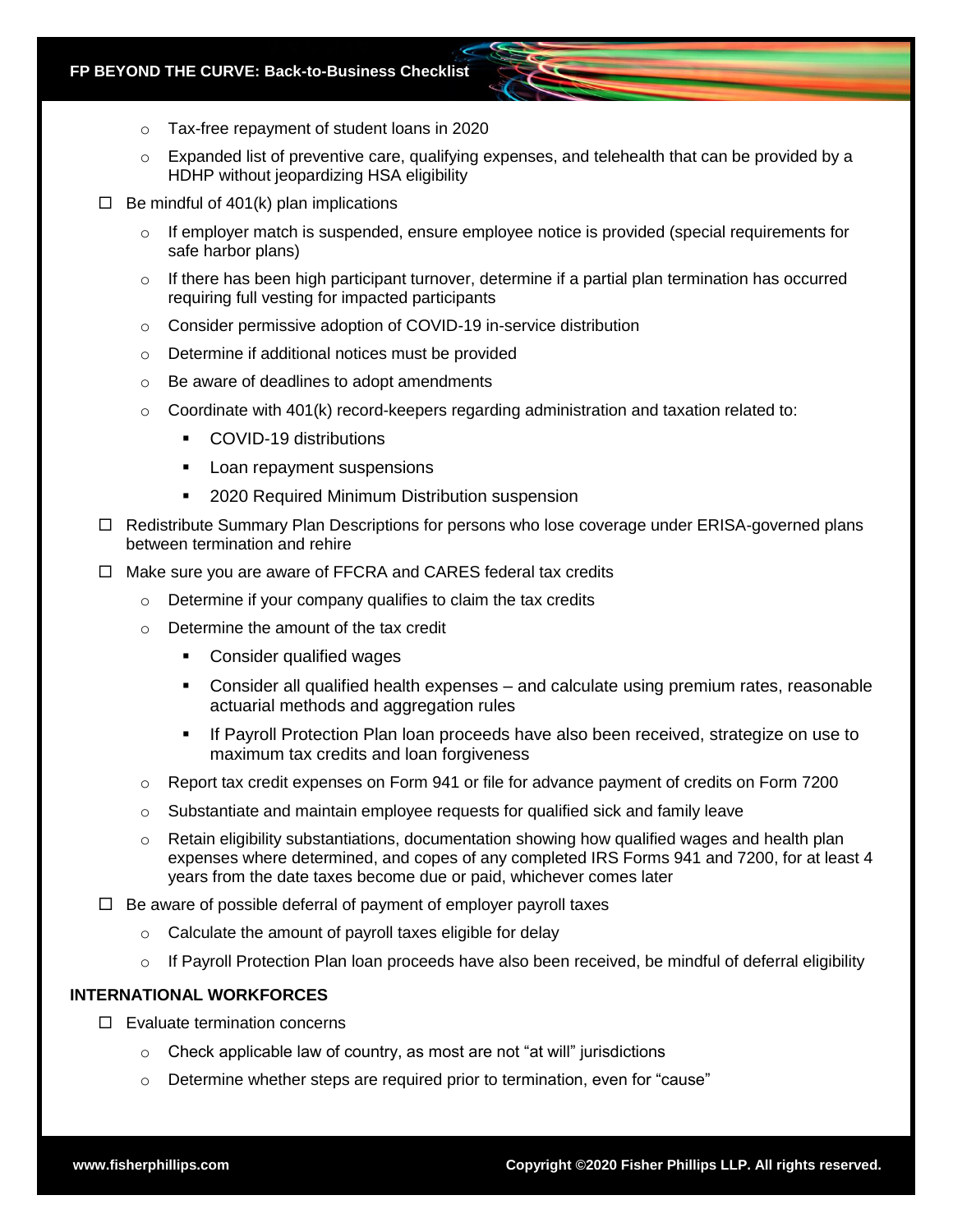- o Determine whether alternative considerations are required, such as retraining, transferring to other divisions within the company, implementing flexible work arrangements, temporary layoffs, paid and unpaid leaves, and wage adjustments
- o Determine the appropriate amount of notice pay and severance
- $\Box$  Confirm payment obligations during temporary layoffs and furloughs
- $\Box$  Remember that salary or hour reductions are typically not permitted without employee's consent
- $\Box$  Be aware of employment contract provisions and company policy/work rules to ensure compliance
- $\Box$  Consider rehire obligations for previously laid-off workers
- $\Box$  Determine whether the country has a post-coronavirus work request flexibility consideration
- $\Box$  Follow country-specific guidance on the required health and safety measures
- $\Box$  Review local privacy and data protection laws before implementing testing, heath reporting, and contact tracing measures.
- $\Box$  Be mindful of travel restrictions within a foreign country to avoid unnecessary quarantine impositions

# **USERRA/MILITARY LEAVE**

- $\Box$  Evaluate if any laid off or furloughed employees are service members
- $\Box$  If so, determine whether the service members are entitled to reemployment
	- $\circ$  Comply with "prompt" reemployment obligations. "Prompt" means as soon as practicable under the circumstances of each case. Absent unusual circumstances, you are generally expected to reemploy returning service members almost immediately (as set forth below) if they have been absent for 30 days or less. If they have been absent for more than 30 days, then reemployment must occur within two weeks of the employee's application for reemployment
	- o Follow accrued seniority rules, as if continuously employed. This applies to all rights and benefits based on seniority that they would have attained with reasonable certainty had they remained continuously employed
	- $\circ$  Provide training or retraining and other accommodations if applicable (such as in the case of a long period of absence or a service-connected disability)
	- $\circ$  Be aware of special protection against discharge, except for cause. This protection extends for 180 days following periods of service of 31 to 180 days, or for a year following periods of service of 181 days or more.
		- Such protection does not insulate service members from application of the "escalator principle." In other words, returning service members are not entitled to preferential treatment if the escalator principle would otherwise place them in a position that has been eliminated as part of a legitimate reduction in force, provided that they would have faced the same consequences had they remained continuously employed

# **COMMUNICATIONS TO EMPLOYEES AND THIRD PARTIES**

- $\Box$  Communicate Return-to-Work Plan and Timeline to employees
	- Ensure employees understand the company has a solid plan in place to maintain a safe workplace and a healthy workforce
	- $\circ$  Consider the communication to employees in advance of their return to work, e.g. virtual town hall or webinars, and while at work